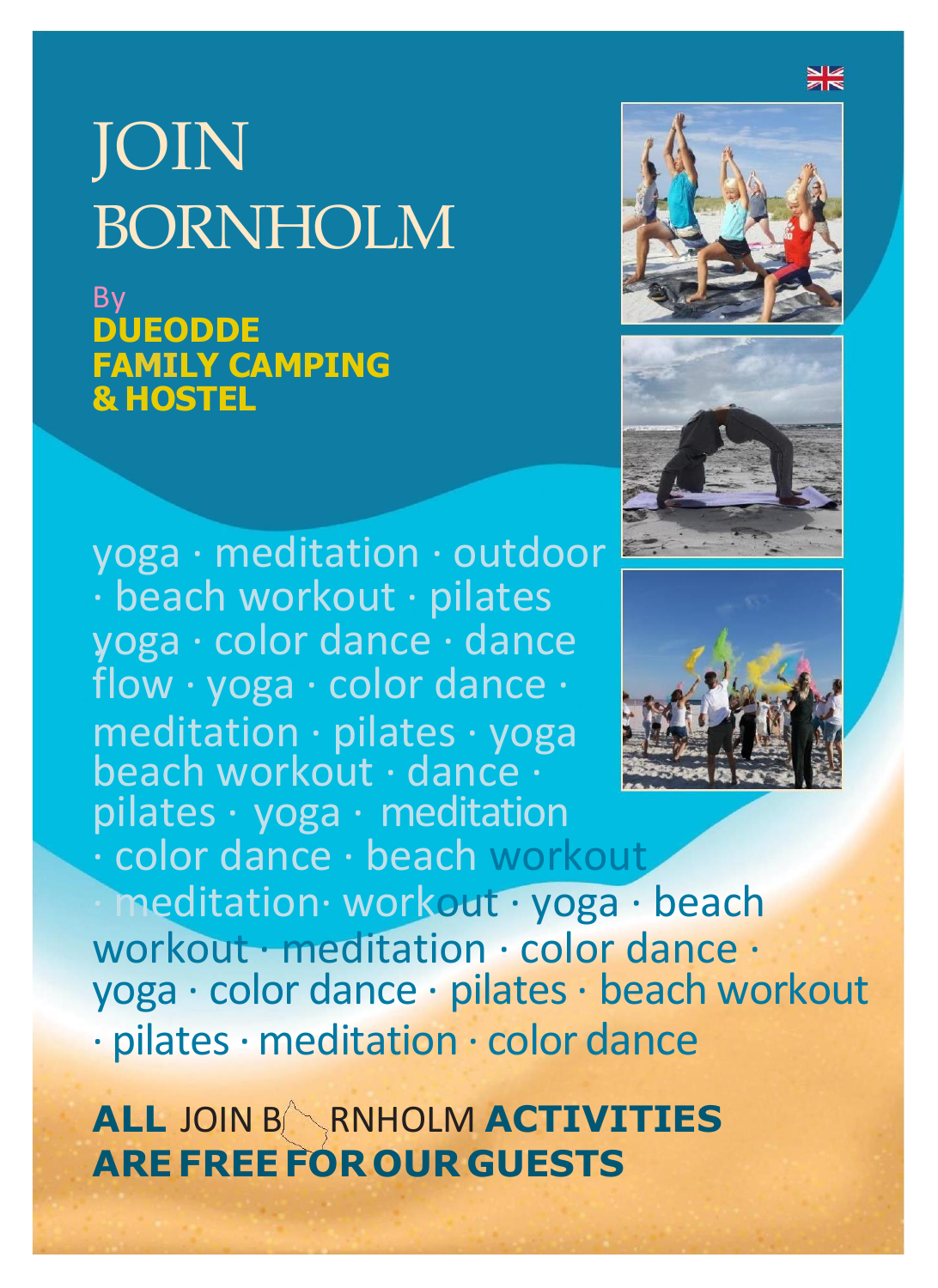# COME JOIN US!

**YOGA** : Vinyasa yoga involves a "flow" from one position to the next. This method basically leads to the participants having a more physically demanding session, which makes it a good choice for mobility and strengthening of the muscles with low impact - ideal for a lighter session or "active recovery".

**YOGA ll:** Restorative yoga creates balance in the nervous system. It works therapeutically as the body is allowed to rest and thereby heal itself. Body and mind enter into a collaboration and help us get rid of e.g. stress, depression, anxiety, insomnia, muscle tension.

**PILATES:** Let's go for a beach and focus on core muscles! Pilates improves balance, strengthen muscles, reduces stress level and improves our well-being. It's also a great movement for those who suffer from back pains. Conjunction of strengthening and stretching with elements of deep breath is a magical mixture to stay in balance.

**BEACHWORKOUT:** Beach Workout is based on interval training and combines strength and stamina exercises. It's a great way to burn calories and challenge your whole body.

**COLOR DANCE:** <sup>A</sup> fun and different dance evening for both children and adults. We'll dance on the beach to the Bollywood music and simple steps. Everyone is given Holi colors to throw in the air and on each other. Wear a white T-shirt and come have a great evening full of beautiful colors.

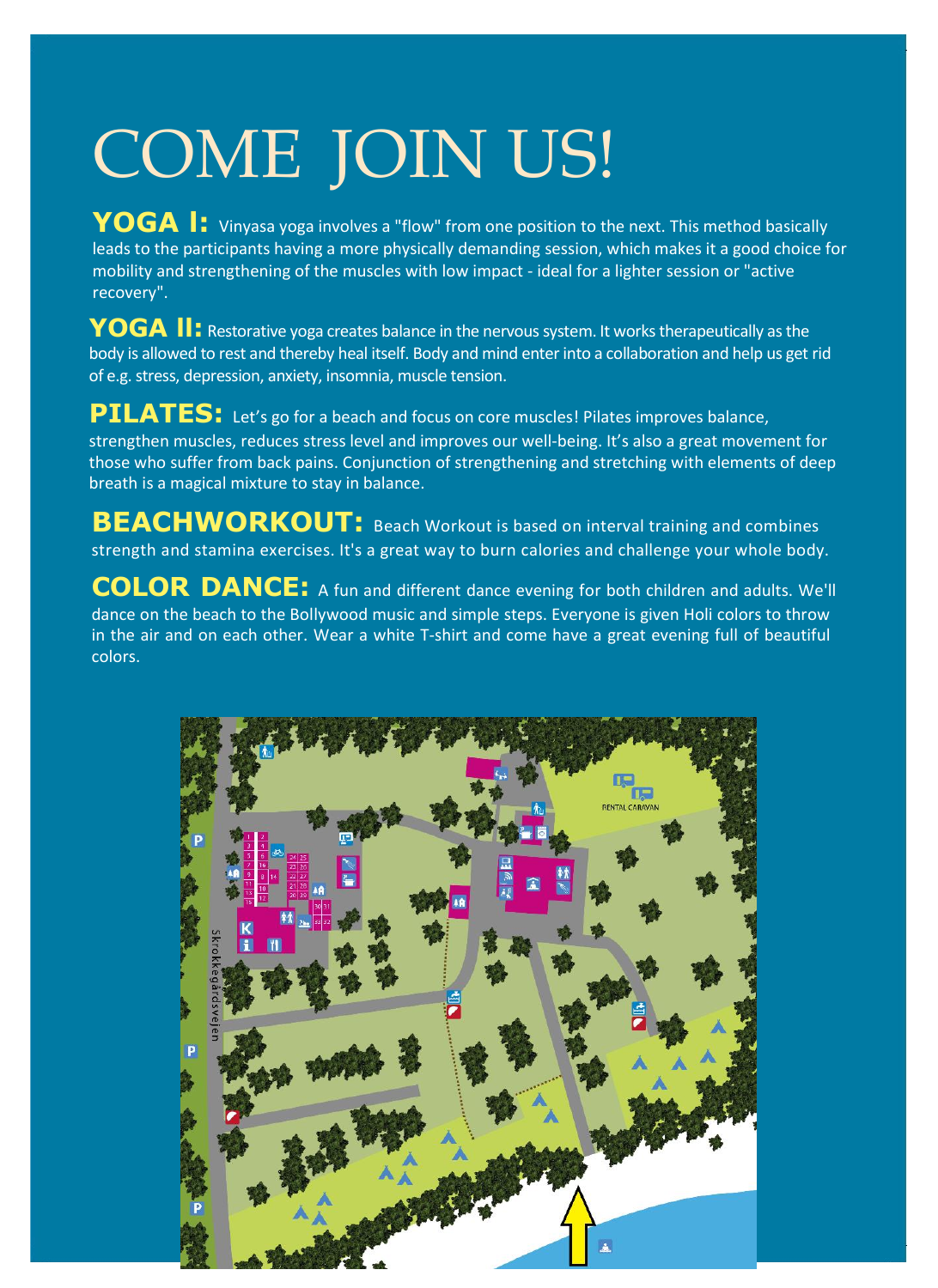# JOIN BARNHOLM

### **Program Dueodde Familiecamping & Hostel**

| <b>Tuesday</b>                     | Wednesday                        | <b>Thursday</b>                            | Friday                           | <b>Saturday</b>         | <b>Sunday</b>                              | <b>Monday</b> |
|------------------------------------|----------------------------------|--------------------------------------------|----------------------------------|-------------------------|--------------------------------------------|---------------|
| Yoga I<br>$9:00-10:00$             | <b>Meditation</b><br>$8:30-9:00$ | <b>Beach</b><br>workout<br>$09:00 - 10:00$ | <b>Meditation</b><br>$8:30-9:00$ | Yoga II<br>$9:00-10:00$ | <b>Beach</b><br>workout<br>$10:00 - 11:00$ |               |
| <b>Pilates</b><br>$10:15 - 11:15$  | <b>Yoga</b> II<br>$9:00 - 10:00$ | Yoga I<br>$10:15 - 11:15$                  | <b>Pilates</b><br>$9:00 - 10:00$ | Yoga I<br>10:15 -11:15  | <b>Yogall</b><br>$11:15 - 12:15$           |               |
| <b>Color dancel</b><br>19:00-20:00 |                                  |                                            |                                  |                         |                                            |               |

### **Program week 27 -33 (05.07 – 21.08)**

- **• JOIN BORNHOLM has yoga mats and blankets**
- **• Meeting place, look at the map**
- **• In bad weather we cancel**
- **• Meeting time 10 min before activity begins**
- **• Remember a bottle of water**
- **• Guest not staying on our campsite DKK 50,- per person. Payable at reception before the activity starts.**
- **• All children are welcome**

#### **DROP IN:**

Classes are drop in, and registration is not required. We meet at the "Yoga tent" at Dueodde Familiecamping & Hostel. Guest not staying on the campsite or hostel: Drop in price DKK 50, - Payment in the reception before class. **FREE FOR OUR GUESTS staying at Dueodde Familiecamping & Hostel**